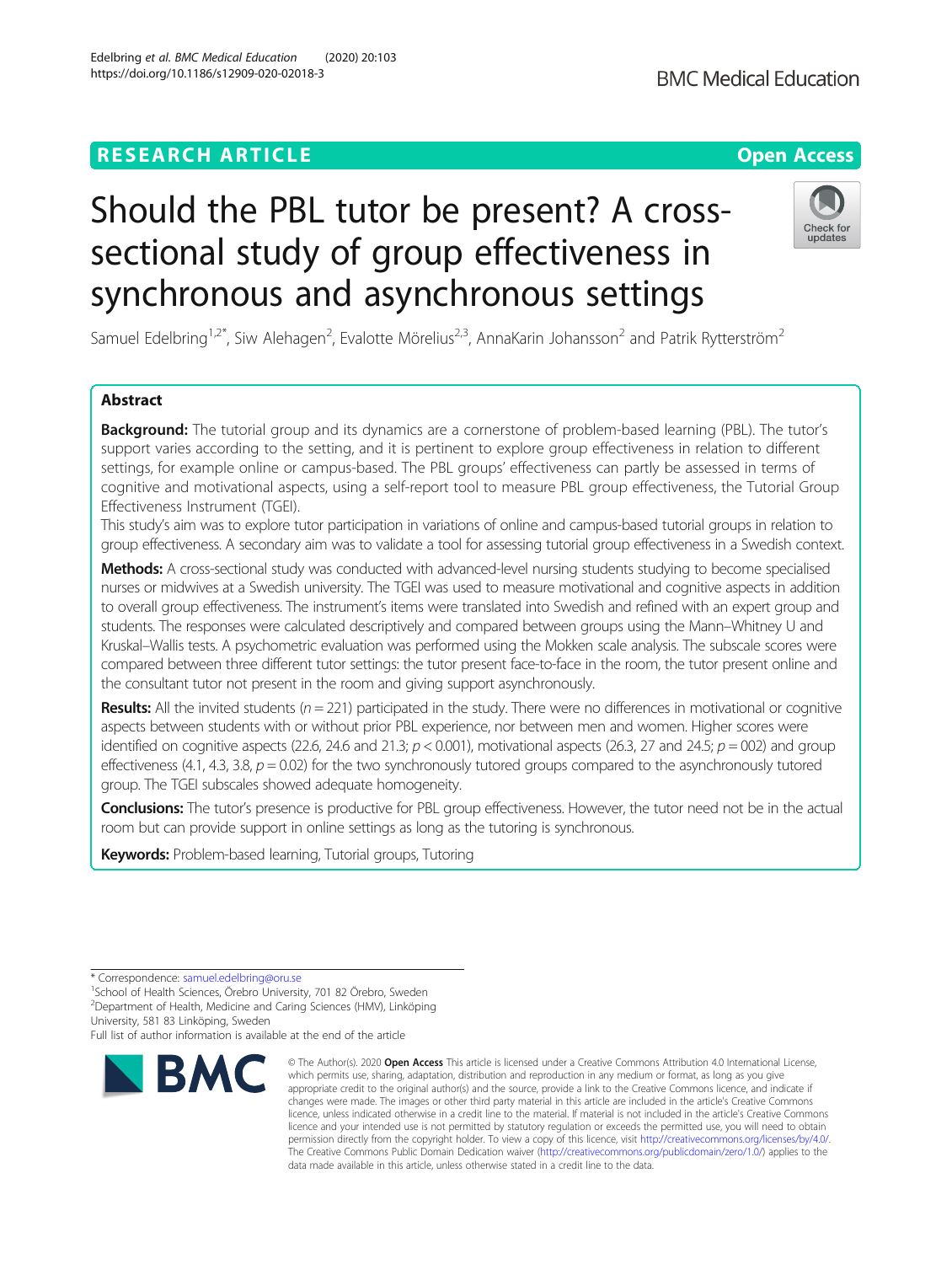# Background

The tutorial group and its dynamics are fundamental in the problem-based learning (PBL) educational approach. This dynamic is influenced by the tutor and how he or she interacts with the group [\[1](#page-5-0)]. The tutor's roles range from influencing the learning climate to evaluating parts of the learning process [[2\]](#page-5-0). At a time when higher education faces economic constraints and flexible digital opportunities are suggested for PBL, the tutor's characteristics and contributions need informed consideration. Online resources have opened up many possibilities, and distance and blended settings are increasingly being used in health professions' education, with satisfying results both in individual and collaborative settings of inquiry-based learning  $[3-5]$  $[3-5]$  $[3-5]$  $[3-5]$ . The main appeal is their flexibility regarding time and place. However, the online setting changes the context for both small group dynamics and tutor interactions [[6,](#page-5-0) [7\]](#page-5-0).

Collaborative work in the small group setting has formed part of the PBL approach since its early beginnings [[8\]](#page-5-0). In its traditional format, the tutorial group consists of a maximum of eight students and a tutor, who meet in a designated room at a scheduled time [\[8,](#page-5-0) [9\]](#page-5-0). The small group has been considered to benefit the student learning process in motivational, social cohesion, cognitive and developmental perspectives  $[10, 11]$  $[10, 11]$  $[10, 11]$ . It is reasonable to assume that variations to the classic tutorial setting have implications for the tutorial group's cognitive and motivational aspects. As a consequence of using digital technology, the traditional PBL arrangements have been restructured and thereby need a renewed awareness of the tutor and the setting's influence on group dynamics.

Several PBL aspects have been influenced by digital technology  $[12-14]$  $[12-14]$  $[12-14]$  $[12-14]$ . For example, instead of library visits, internet access provides immediate access to information, and the replacement of paper cases with virtual patients has influenced study practices [\[15](#page-5-0)]. In general, technology adds value to the PBL process, such as accessibility, and it can be a way of revitalising the PBL learning situation [[5](#page-5-0), [16](#page-5-0)–[18\]](#page-5-0). The learning process, and not only its direct outcomes, is of interest in the PBL approach. Thus, it is of value to study the tutorial group's perceptions of cognitive and motivational aspects in different settings.

Slavin [[10](#page-5-0)] highlights two major complementary perspectives: the motivational perspective, which focuses on the students' responsibility for one another's achievements and reward and goal structures and the cognitive perspective, which involves the group's mental processing of information. These two aspects were operationalised into an instrument used to assess PBL tutorial groups based on their own ratings, the Tutorial Group Effectiveness Instrument (TGEI) [[19](#page-5-0)]. Educators and researchers can use the TGEI to gain knowledge about group effectiveness in different PBL settings [[20\]](#page-5-0). Few studies have reported these aspects by comparing face-to-face groups with synchronous and asynchronous online tutorial groups.

The aim of this study was to explore the role of tutor participation in variations of online and campus-based tutorial groups in relation to group effectiveness. A secondary aim was to validate a tool for assessing tutorial group effectiveness in a Swedish context.

# **Methods**

# Setting

The study was performed at a university medical faculty in southeast Sweden. PBL has been the pedagogical philosophy in all programmes and courses at this faculty since 1987. At the time of the study, there were eight specialist nursing programmes: midwifery, anaesthesia, intensive, surgical, medical, paediatric, public health and psychiatric care. The programmes are all at advanced level and comprise 60–90 credits, i.e. two to three semesters of full-time studies. Half of the programmes are offered as part-time studies.

Collaboration with other academic institutions has enabled study groups in other geographical areas. These students can carry out their clinical training in hospitals and health care clinics in their home counties as well as part of their theoretical studies. However, some parts of the education are only offered at the university campus.

Participation in tutorial groups was possible in three different ways:

- A. Traditionally, with scheduled meetings when all the students and the tutor meet in the same room.
- B. The students and the tutor participate in synchronous sessions from different locations via the internet.
- C. The students meet in the same room, and the tutor works as a consultant and gives the students comments asynchronously and digitally.

# Participants

The participants were students, all registered nurses, attending one of the eight specialist nursing programmes. They were attending end of their first, second (fulltime students), or fourth (for 50% part-time students) semester. Thus, the questionnaires were answered in the middle (40% of the participants) and the end (60% of the participants) of the programme.

# Instrument

The TGEI was used, as it has been shown to be valid and reliable [[19](#page-5-0)]. The instrument includes three subscales that measure different aspects of tutorial group learning and an overall rating of group effectiveness. The three aspects are cognitive (7 items), motivational (7 items) and demotivational (6 items). The demotivational scores are reversed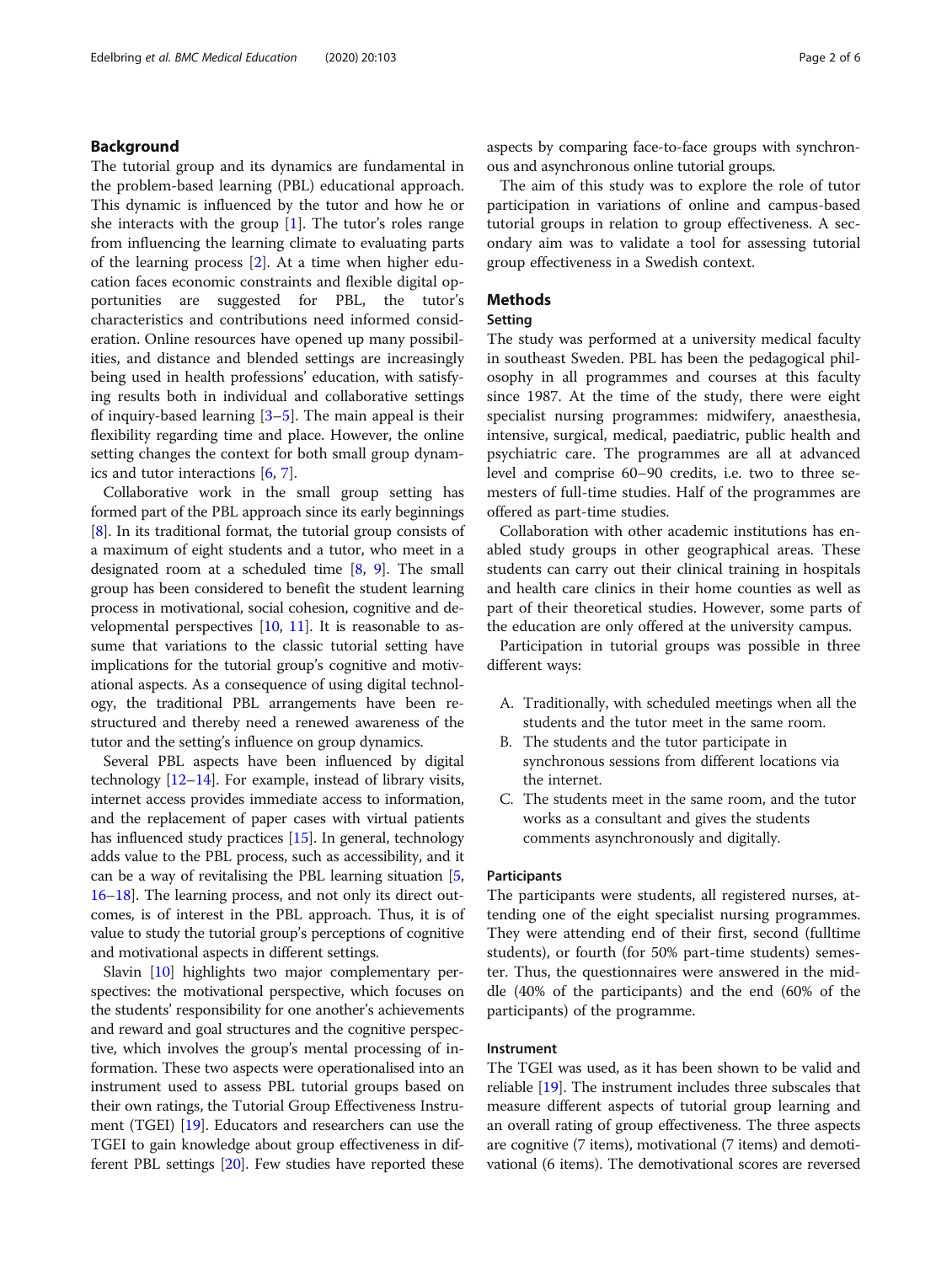The validation of the Swedish version was carried out in four steps:

- 1. The items were translated into Swedish by a bilingual person working in higher education.
- 2. The wording was then individually evaluated by three PBL experts and an experienced tutor. Their suggestions were discussed in the research group.
- 3. The item wording was further discussed in cognitive testing with a representative student group interview.
- 4. A tutorial group piloted and discussed the latest version before the final version was established. Steps 3 and 4 contributed to the construct validity.

Based on arguments on that back-translation can provide a false security on content validity [\[21](#page-5-0)], we chose to rely on content experts and cognitive student testing for content and construct validity.

# Data collection

The TGEI was distributed to the students attending the different programmes in the spring semesters of 2016 and 2017. The paper form was distributed and collected in class; each form was returned in an envelope addressed to the first author, who was not involved in the courses, to ensure anonymity.

The students received written and oral information. They were informed that their participation was voluntary and anonymous and that their answers could not influence their study results. No student abstained from participation.

## **Statistics**

Descriptive statistics are presented with means, standard deviations (SD), medians, quartiles and percentages. The Mann–Whitney U-test was used for the comparisons between two groups and the Kruskal–Wallis test for the three group comparisons. A  $p$  value  $<0.05$  was considered statistically significant.

The psychometric properties regarding reliability and homogeneity were estimated by Cronbach's alpha and Loevinger's coefficient  $H$ . The coefficient  $H$  estimates homogeneity, i.e. the degree to which a set of items measures the same underlying construct [[22\]](#page-5-0). A coefficient  $H < 0.3$  is not considered unidimensional. A coefficient H between 0.3 and 0.4 is considered weak, between 0.4 and 0.5 medium and above 0.5 strong. Cronbach's alpha > 0.7 is considered to reflect adequate internal reliability

[[23\]](#page-5-0). IBM SPSS Statistics 25 was used for all tests except for the coefficient  $H$ , for which R 3.3.2 was used with the Mokken 2.8.10 package.

# Results

A total of 221 students participated in the study (100% response rate). There were 192 (87%) female and 29 (13%) male students, with a mean age of 32.4 (SD 6.2) years. Of the students, 126 (57%) had previous PBL experience, and 94 (43%) had no previous PBL experience. The mean (SD) and median (Q1–Q3) scores for each aspect and for the overall rating of group effectiveness are displayed in Table 1. There was no difference in scores for any of the cognitive or motivational aspects or in the overall rating of group effectiveness between women and men or between students with and without previous PBL experience.

## Comparison of the three tutorial groups

The students participated in one of the following tutorial groups: the tutor was present in the room  $(A, n = 136)$ ; the tutor was present online (B,  $n = 17$ ); and the consultant tutor was not present in the room and gave support asynchronously (C,  $n = 68$ ). The summed mean (SD) and median (Q1–Q3) scale scores for each group are shown in Table [2](#page-3-0).

# Tutor present in the room versus tutor present online

In a pairwise comparison between the two synchronous groups, the tutorial groups with the tutor present online (B) scored higher on cognitive aspects compared to the tutorial groups with the tutor present in the room (A) (Table [3](#page-3-0)).

# Comparison of synchronous and asynchronous groups

When merging the data from the two synchronous groups that had a tutor either present in the room (A) or online (B) and comparing to the asynchronous group with a consultant tutor (C), the synchronous group had significantly higher scores on cognitive aspects, motivational aspects and overall rating of group effectiveness (Table [4\)](#page-4-0).

# Psychometric evaluation

Reliability, as measured by Cronbach's alpha, was adequate on both the subscale and the aggregated levels. All three subscales displayed adequate homogeneity (coefficient  $H > 0.3$ ) when analysing each subscale separately.

| Table 1 TGEI subscale scores for all participants |  |
|---------------------------------------------------|--|
|---------------------------------------------------|--|

|                                        |            |                         | Items Mean (SD) Median (Q1-Q3) |
|----------------------------------------|------------|-------------------------|--------------------------------|
| Cognitive aspects                      | $\sqrt{2}$ | $22.3(3.6)$ $23(21-24)$ |                                |
| Motivational aspects                   | $\sqrt{2}$ | $25.9(4.5)$ $26(23-29)$ |                                |
| Demotivational aspects                 | 5.         | $10.1(4.1)$ $9(7-13)$   |                                |
| Overall rating of group productivity 1 |            | $4.0(0.78)$ $4(4-4)$    |                                |

Number of scale items, summed mean, median and corresponding standard deviation and interquartile range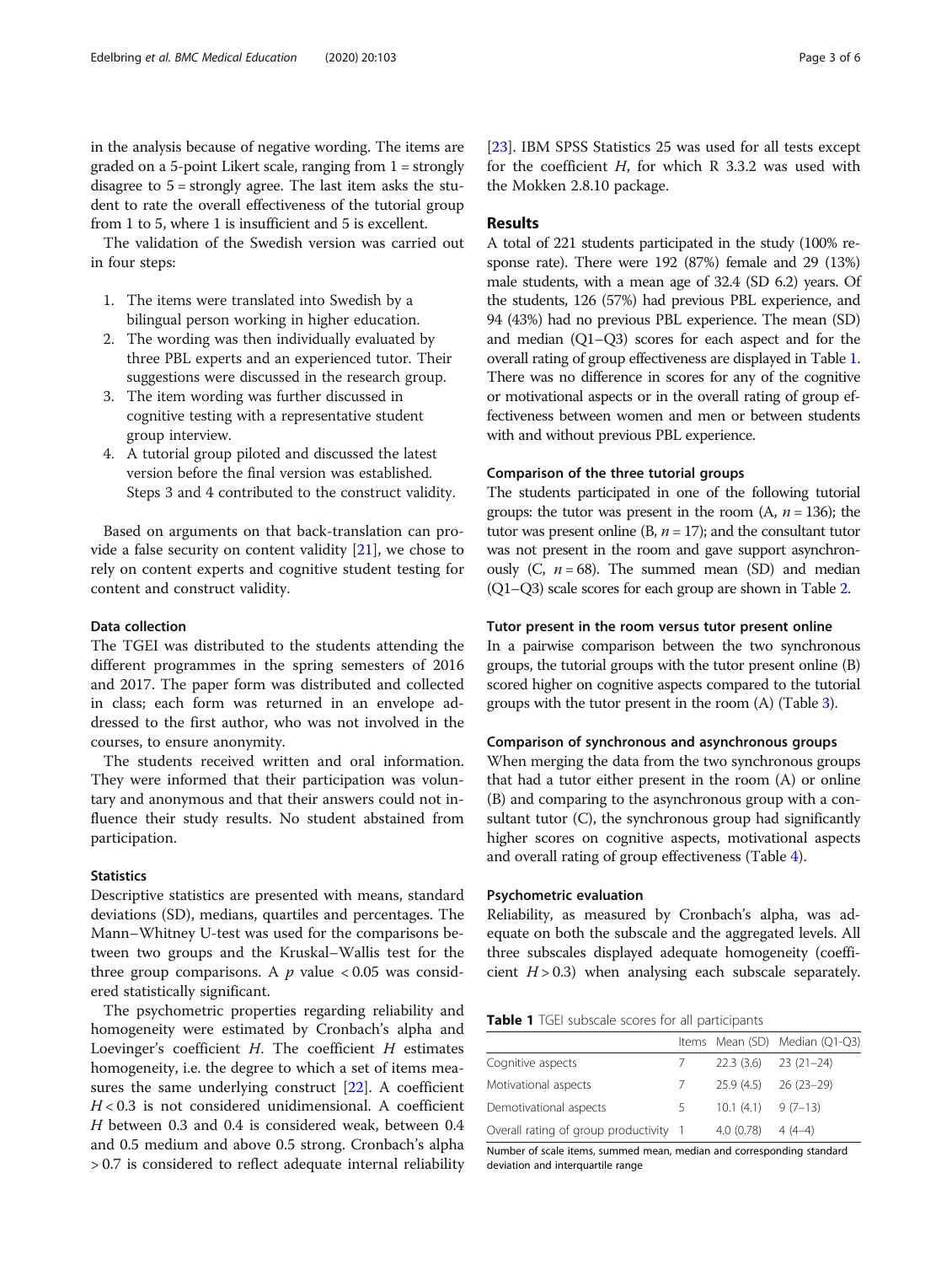#### <span id="page-3-0"></span>Table 2 Group comparison of TGEI scores

|                                      | (A) Tutor present in the room, $n = 136$ |                   | (B) Tutor present Online, $n = 17$ |                       | (C) Consultant Tutor, $n = 68$ |                     | $D^-$              |
|--------------------------------------|------------------------------------------|-------------------|------------------------------------|-----------------------|--------------------------------|---------------------|--------------------|
|                                      | Mean (SD)                                | Median (Q1-Q3)    | Mean (SD)                          | Median (Q1-Q3)        | Mean (SD)                      | Median (Q1-Q3)      | value <sup>a</sup> |
| Cognitive aspects                    | 22.6(3.4)                                | 23<br>$(21 - 24)$ | 24.6<br>(2.2)                      | 24<br>$(23.5 - 25)$   | 21.3<br>(3.8)                  | 22<br>$(20 - 23.8)$ | 0.0001             |
| Motivational aspects                 | 26.3(4.6)                                | 27<br>$(24 - 30)$ | 27.7<br>(2.4)                      | 28<br>$(25.5 - 29.5)$ | 24.5<br>(4.4)                  | 25<br>$(22 - 27)$   | 0.002              |
| Demotivational aspects               | 10.5(4.2)                                | 10<br>$(7-14)$    | 8.8<br>(3.7)                       | 8<br>$(6 - 10.5)$     | 9.6<br>(3.9)                   | 9<br>$(7-13)$       | n.S.               |
| Overall rating of group productivity | 4.1(0.79)                                | 4<br>$(4-5)$      | 4.3<br>(0.7)                       | 4<br>$(4-5)$          | 3.8<br>(0.7)                   | 4<br>$(3-4)$        | 0.02               |

<sup>a</sup>Kruskal-Wallis test

However, when taken together as a total summed score, the TGEI did not represent a homogeneous construct on this aggregated level (Table [5](#page-4-0)).

# **Discussion**

This study explored the effectiveness of tutorial groups with varied settings and tutor presence. The main results indicate that the tutor's synchronous contribution is influential, regardless of the tutor's online or face-to-face presence. The students' prior PBL experience was not related to perceived effectiveness and neither were the motivational or cognitive aspects, as measured by the TGEI.

A tutor in the room did not seem to improve the students' motivational and demotivational aspects, and it had only a minor influence on the cognitive aspects compared with online synchronous tutoring. This is in accordance with the results of De Jong et al. [[18](#page-5-0)], who found face-toface tutoring to be comparable with synchronous online tutorial sessions. However, the tutor's synchronous presence, whether in the room or online, appears to be an influential aspect on the learning process. The students, however, reported less overall effectiveness and slightly lower motivation with a tutor as a consultant, i.e. when the tutor gave the students comments asynchronously on how they handled the scenarios and solved the clinical problems. In line with Slavin's viewpoints on conceptual cooperative learning strategies [\[10\]](#page-5-0), it could be argued that

synchronous tutoring supports the students' internal motivation and encourages participation and active involvement in the learning activities in a way that is impossible to achieve asynchronously.

Similar scores between the motivational and cognitive aspects in the groups were not surprising because the motivational and cognitive aspects are complementary and important for the learning outcomes [\[10](#page-5-0)]. The motivational aspects include the group positively influencing individual student learning and a feeling of a responsibility for the group to succeed, all factors that could differentiate between tutor in the room or tutor online PBL groups. The results of our study support the priority of synchronous PBL tutoring and suggest that campus-based face-to-face settings need not be crucial for the effectiveness of the group. Core processes in the PBL approach, such as active and selfdirected learning and tutor roles, can just as effectively be supported online [\[24](#page-5-0)].

In our study, no differences were identified between students with or without prior PBL experience. One explanation might be that in all groups there was at least one student familiar with PBL, who could share experiences and guide the process when necessary. This collaborative effect is also relevant to other inequalities and is an inherent cornerstone of the PBL approach [\[8](#page-5-0), [9\]](#page-5-0). Another explanation might be that the students were experienced as nurses and were therefore used to solving clinical problems as a team, which could have

|  |  | Table 3 Comparison of synchronous groups' TGEI scores |  |  |
|--|--|-------------------------------------------------------|--|--|
|--|--|-------------------------------------------------------|--|--|

| <b>TWIND A</b> COMPOMISON OF SYNCHROMOGY GROUPS TOCKSCORD                                                                                                                                                                                                                                               |                               |                          |                         |  |  |
|---------------------------------------------------------------------------------------------------------------------------------------------------------------------------------------------------------------------------------------------------------------------------------------------------------|-------------------------------|--------------------------|-------------------------|--|--|
|                                                                                                                                                                                                                                                                                                         | (A) Tutor present in the room | (B) Tutor present online | $p$ -value <sup>a</sup> |  |  |
|                                                                                                                                                                                                                                                                                                         | median (Q1-Q3),<br>$n = 136$  | median (Q1-Q3)<br>$n=17$ |                         |  |  |
| Cognitive aspects                                                                                                                                                                                                                                                                                       | $23(21-24)$                   | $24(23.5-25)$            | 0.01                    |  |  |
| Motivational aspects                                                                                                                                                                                                                                                                                    | $27(24-30)$                   | 28 (25.5 - 29.5)         | n.S.                    |  |  |
| Demotivational aspects                                                                                                                                                                                                                                                                                  | $10(7-14)$                    | $8(6-10.5)$              | n.s.                    |  |  |
| Overall rating of group productivity                                                                                                                                                                                                                                                                    | $4(4-5)$                      | $4(4-5)$                 | n.s.                    |  |  |
| $2 + 1 - 1 + 1 + 1 - 1 + 1 - 1 + 1 - 1 + 1 - 1 + 1 - 1 + 1 - 1 + 1 - 1 + 1 - 1 + 1 - 1 + 1 - 1 + 1 - 1 + 1 - 1 + 1 - 1 + 1 - 1 + 1 - 1 + 1 - 1 + 1 - 1 + 1 - 1 + 1 - 1 + 1 - 1 + 1 - 1 + 1 - 1 + 1 - 1 + 1 - 1 + 1 - 1 + 1 - 1 + 1 - 1 + 1 - 1 + 1 - 1 + 1 - 1 + 1 - 1 + 1 - 1 + 1 - 1 + 1 - 1 + 1 - 1$ |                               |                          |                         |  |  |

<sup>a</sup>Mann-Whitney U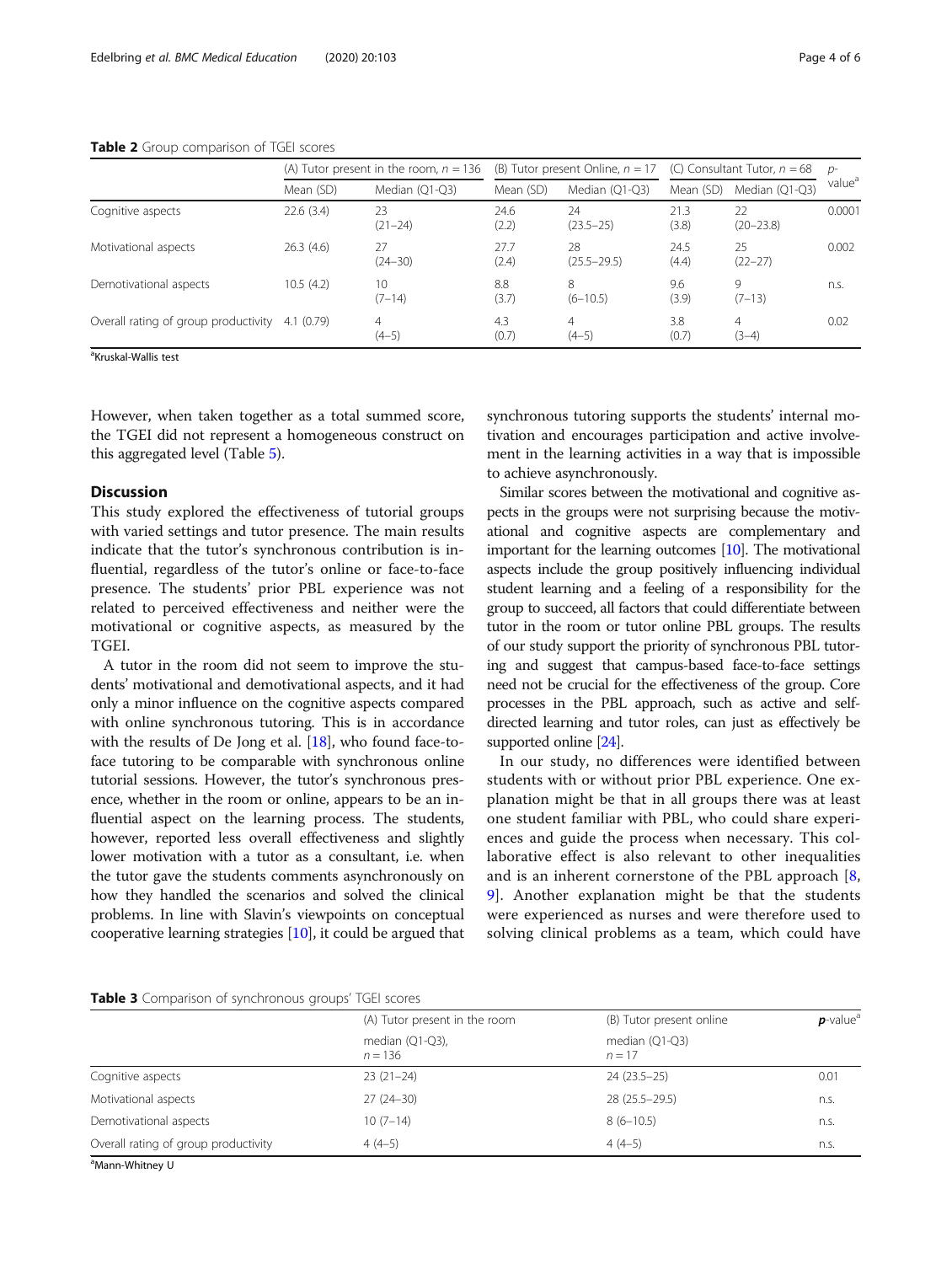<span id="page-4-0"></span>Table 4 Pairwise comparison of synchronous versus asynchronous groups on TGEI scores

|                                         | Synchronous groups<br>$(A)$ and $(B)$<br>Median (Q1-Q3),<br>$n = 153$ | Asynchronous<br>qroups(C)<br>Median (Q1-Q3),<br>$n = 68$ | p-<br>value <sup>a</sup> |
|-----------------------------------------|-----------------------------------------------------------------------|----------------------------------------------------------|--------------------------|
| Cognitive aspects                       | $23(21-25)$                                                           | 22 (20-23.8)                                             | 0.002                    |
| Motivational aspects                    | $27(24-30)$                                                           | $25(22-27)$                                              | 0.001                    |
| Demotivational aspects                  | $10(7-13)$                                                            | $9(7-13)$                                                | n.s.                     |
| Overall rating of group<br>productivity | $4(4-5)$                                                              | $4(3-4)$                                                 | 0.001                    |
|                                         |                                                                       |                                                          |                          |

<sup>a</sup>Mann-Whitney U

influenced their capacity to handle the PBL procedure that focuses on patient-centred scenarios.

The instrument for assessing PBL group effectiveness, the TGEI, is useful to evaluate important aspects of tutorial group work also in a Swedish setting. It was able to detect cognitive and motivational differences between the participant groups. The results show that the TGEI functioned well when analysing the three subscales separately, with acceptable reliability and homogeneity. However, despite good overall reliability, the sum scores on aggregated levels displayed low homogeneity. This indicates variations in what the subscales measure. Further research should investigate these differences before drawing far-reaching conclusions based on total sum scores. The expert group's assessment of the translation, in addition to the student interviews, validated the item wording to an acceptable level. However, a more extensive evaluation of the wording with e.g. bachelor's level student groups could further improve content validity.

The study has some limitations. The cross-sectional design was conducted in a regular educational setting, i.e. we did not assign students to the various settings in a controlled fashion, thereby reducing the possibility to draw conclusions about causal relationships. Moreover, the sample size differed between the groups, notably the online group B was comparatively small, which have to be considered when interpreting the findings. The participants were all studying at an advanced nursing level.

| Table 5 Psychometric evaluation of the TGEI |
|---------------------------------------------|
|---------------------------------------------|

| Subscales                 | Homogeneity<br>(Coef. H) | Cronbach's<br>alpha | items | Number of Number of<br>cases <sup>a</sup> |
|---------------------------|--------------------------|---------------------|-------|-------------------------------------------|
| Cognitive<br>aspects      | 0.41                     | 0.80                |       | 218                                       |
| Motivational<br>aspects   | 0.38                     | 0.79                |       | 211                                       |
| Demotivational<br>aspects | 0.40                     | 0.73                | 5     | 221                                       |
| Total TGEI <sup>b</sup> , | 0.17                     | 0.78                | 20    | 197                                       |

<sup>a</sup>Incomplete cases discarded for each scale

<sup>b</sup>Including the single ov;erall productivity rating item. Negative worded items 15–19 reversed

These students are often well motivated, and our results might not be generalisable to students at other levels, such as bachelor's level, or to longer study programmes with more extensive PBL tutorial work. The results might also not be generalisable to longer programmes, which provide more experiences of working in tutorial groups. As no similar instrument was found available in Swedish, no validity comparison were performed with similar instrument. The statistical analyses and psychometric evaluation was performed with a modest sample size  $(n = 210$  for the scale analysis). For scale analysis using the Mokken approach (coefficient H) Watson et al. state that a minimum sample size of  $n = 250$  is re-quired [[25\]](#page-5-0), implying that our results should be interpreted with some caution.

# Conclusions

The tutor's presence is productive for PBL group effectiveness with respect to cognitive and motivational aspects. However, the presence need not be in the actual room but can occur in online settings as long as the tutoring is not delayed in time. The TGEI is able to detect differences in perceived effectiveness in tutorial groups in a Swedish nursing education context. However, the total sum scores should be interpreted with caution because of low homogeneity between subscales.

#### Abbreviations

PBL: Problem-based learning; TGEI: The Tutorial Group Effectiveness Instrument; SD: Standard deviations

#### Acknowledgements

The authors would like to thank Thomas Wise for translating the TGEI into Swedish, Madeleine Abrandt Dahlgren, Gunvor Larsson Torstensdotter and Per Sandén for expert evaluation of wording, and the students who offered advice on further TGEI refinement.

#### Authors' contributions

SA, AJ, EM and PR conceived the idea. SE identified and led the TGEI translation work. All the authors contributed to the data collection. The analyses were performed by EM and SE and interpreted by all the authors. SA and AJ drafted the manuscript with critical contributions from SE, EM and PR. SE and PR performed the final manuscript editing. All authors have read and approved the manuscript.

#### Funding

The project plan received a grant in from the Linköping University educational development programme. The funder reviewed the project plan and rewarded a grant in competition with other applications. The funder did not influence the conduction of the project nor evaluated its outcome. Open access funding provided by Örebro University.

#### Availability of data and materials

The datasets generated and/or analysed during the current study are not publicly available due to consent is not stating this, but are available from the corresponding author on reasonable request.

#### Ethics approval and consent to participate

Ethical aspects of the study were discussed in the research group. In addition, the project plan was reviewed (and granted funding) in the University's educational development unit. No detrimental physical or psychological was involved, neither was personal data collected. Thereby, a formal ethical review was not required by national guidelines [\[26\]](#page-5-0).